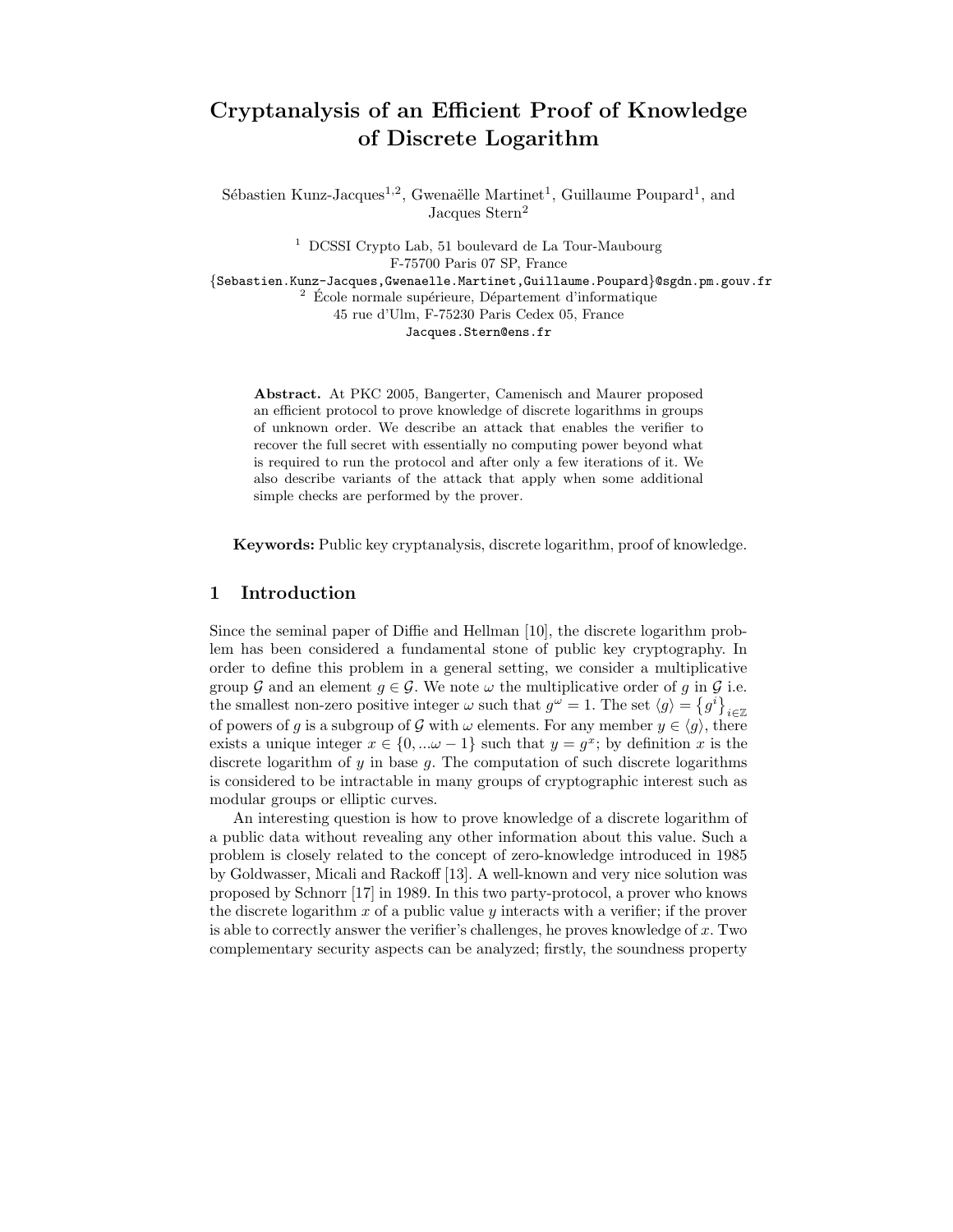shows that if a prover is able to correctly answer the challenges then he must know the secret  $x$ . This proof is based on the notion of knowledge extractor that can extract the secret from the prover using rewinding techniques. Secondly, the zero-knowledge property shows that the execution of the protocol does not leak any information about the secret  $x$ , even if the verifier tries to bias its challenges. The proof is based on the notion of simulation of the communications.

In the Schnorr scheme, the soundness property can be easily proved since the secret is immediately derived from two correct and distinct answers corresponding to the same "commitment" sent by the prover as its first message. Deciding if the protocol is zero-knowledge is still an open problem when large challenges are used and if they are not randomly chosen by the verifier. It is significant to note that the proof of soundness strongly relies on the knowledge of the order  $\omega$ of the basis g. Surprisingly, if this order is not known, for example is the context or RSA groups, the basic extraction strategy no longer applies. It is still possible to prove the security of the scheme used as an identification scheme [12, 16] but, in groups of unknown order, Schnorr based proofs cannot be considered as proofs of knowledge. This interesting open problem has attracted the interest of several research papers [11, 9] and, at PKC 2005, Bangerter, Camenisch and Maurer [1] proposed an efficient protocol, the so-called  $\Sigma^+$ -Protocol to prove knowledge of discrete logarithms in groups of unknown order. This scheme is derived from the Σ-Protocol whose paternity is unclear. The name was first proposed in 1997 by Cramer [7] in his PhD thesis and used by Cramer and Damgård [8] but original ideas can be found in the Schnorr scheme [17] and even previously in [5, 4, 2]. However, Girault [12] was the first to observe, in 1991, that the knowledge of the underlying group order was not necessary to carry Schnorr's like proofs.

In this paper, we show that the proposal in [1] is not secure since a dishonest verifier can obtain the secret of the prover. The main flaw in [1] is that the authors assume that some parameters needed for a protocol run are honestly chosen by the verifier; in the  $\Sigma^+$  protocol, the prover never checks, and is not able to check, that these parameters actually have the correct form. Our attack takes advantage of this mistake. Thus, even if the protocol if proved in [1] to be a zero-knowledge proof of knowledge, the assumptions made in the proof cannot be verified with the described protocol. To fulfil the proof's assumptions, some additional and non obvious checks are needed which may drastically reduce the protocol efficiency. Some other solutions may be considered but they require to revise the protocol's proof.

Notations and organization of the paper. Throughout this paper, we use the following notation: for any integer  $n$ ,

- $\mathbb{Z}_n$  is the set of integers modulo n,
- $-\overline{Z}_n^*$  is the multiplicative group of invertible elements of  $\mathbb{Z}_n$ ,
- $-\varphi(n)$  is the Euler totient function, i.e. the cardinality of  $\mathbb{Z}_n^*$ ,
- $-$  ord $(g)$  is the order of an element  $g \in \mathbb{Z}_n^*$ ,
- $-\lambda(n)$  is the Carmichael's lambda function defined as the largest order of the elements of  $\mathbb{Z}_n^*$ .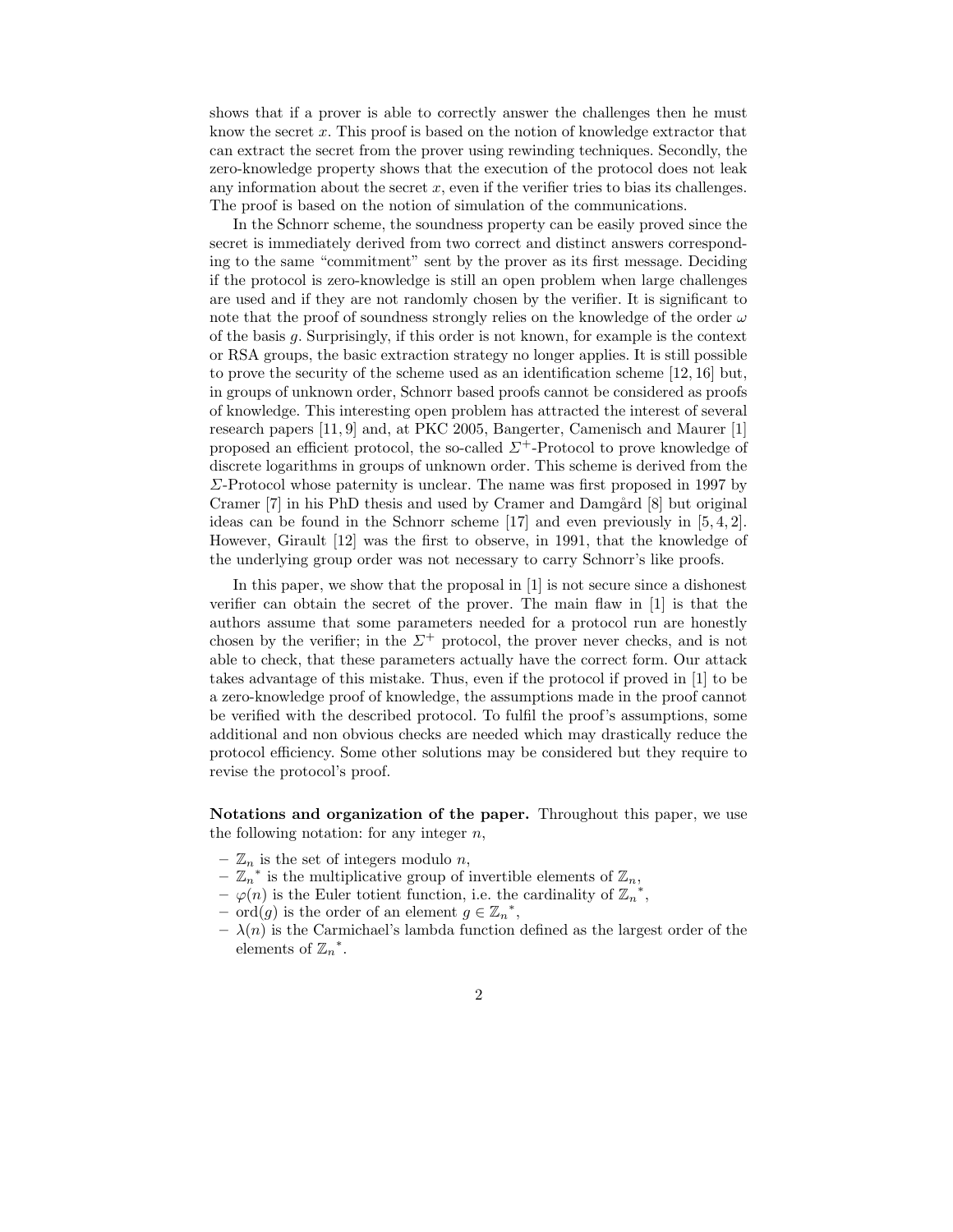It is well known that if the prime factorization of an odd integer n is  $\prod_{i=1}^{n} q_i^{f_i}$ then  $\varphi(n) = \prod_{i=1}^{n} q_i^{f_i-1}(q_i-1)$  and  $\lambda(n) = \text{lcm}_{i=1...n} (q_i^{f_i-1}(q_i-1)).$ 

The paper is organized as follows: section 2 recalls the  $\Sigma^+$ -protocol [1]. Then, in section 3, we make some security related observations which lead to a practical cheating strategy. We also observe in this section and in section 4 that several simple and natural countermeasures do not succeed into defeating our strategy. Finally, annex A gives a detailed analysis of the attack complexity and annex B describes a detailed algorithm of independent interest, strongly inspired of the Pohlig-Hellman algorithm [14], to compute discrete logarithms in our setting.

## 2 The  $\Sigma^+$ -Protocol

Let us now briefly recall the  $\Sigma^+$ -protocol using the notations of [1]. Let H be an arbitrary group whose order needs not to be known. For example,  $H$  can be the set  $\mathbb{Z}_n^*$  for a composite RSA modulus n. Let h be an element of H such that the computation of discrete logarithms in base  $h$  is intractable.

The  $\Sigma^+$ -protocol is a proof of knowledge of discrete logarithms of elements in H, in base h. Roughly speaking, this means that, for a given  $y \in H$ , a prover can convince a verifier that he knows an integer x such that  $y = h^x$ . As we will see in the rest of this paper, this protocol is not a zero-knowledge proof of knowledge of discrete logarithm since the prover reveals some information about his secret  $x$  when interacting with a dishonest verifier.

The proof requires a generator  $\mathcal{D}_{\mathcal{S}}(k)$  that outputs a pair  $(n, g)$  s.t. *n* is an RSA modulus,  $g \in \mathbb{Z}_n^*$  and it is hard to compute  $u \in \mathbb{Z}_n^*$  and an integer  $e > 1$  fulfilling  $u^e = g \mod n$ . It is stated in [1] that "[the authors] assume that  $n = (2p + 1)(2q + 1)$  with p, q,  $(2p + 1)$  and  $(2q + 1)$  being primes, and that  $g \in QR_n$ , where  $QR_n$  is the subgroup of quadratic residues of  $\mathbb{Z}_n^*$ . However even if this assumption appears to be used in the security analysis, at least in a side remark to prove the statistical zero-knowledge property of the protocol, it is not guaranteed by the protocol itself.

We still need a few additional notations coming from [1]:

- $k$  is a security parameter,
- $a \in U$  A means that the element a is randomly chosen in the set A using a uniform distribution,
- the equality symbol  $\dot{=}$  is used to denote definitions,
- the secret exponent x is in the range  $[-\Delta x, \Delta x]$  and the related public element of H is  $y = h^x$ ,
- $l_z$  is an integer parameter related to the security parameter k,
- $-c^+$  is another parameter that determines the set  $\{0, \ldots, c^+\}$  in which the verifier picks its challenges c,
- commit $(\gamma, r)$  is a computationally binding and statistically hiding commitment scheme that commits  $\gamma$  using the random value r; to open the commitment one reveals  $\gamma$  and r.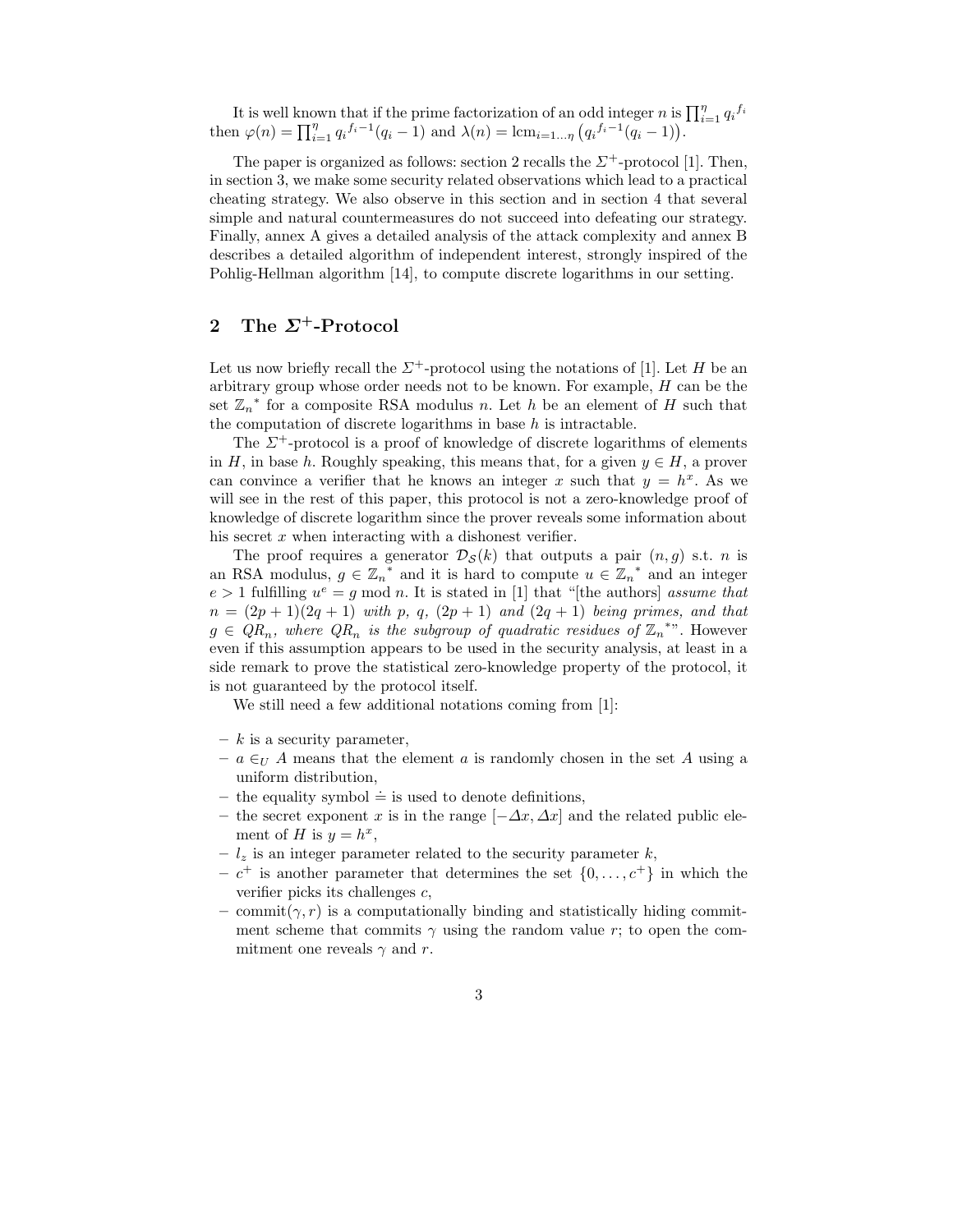| Prover                                                                                                                                                                                                                                                                                                                       |                                                             | Verifier                                                                                                                                                                                                                                  |
|------------------------------------------------------------------------------------------------------------------------------------------------------------------------------------------------------------------------------------------------------------------------------------------------------------------------------|-------------------------------------------------------------|-------------------------------------------------------------------------------------------------------------------------------------------------------------------------------------------------------------------------------------------|
| Private input : x in $[-\Delta x, \Delta x]$                                                                                                                                                                                                                                                                                 |                                                             |                                                                                                                                                                                                                                           |
| Common input : h and $y = h^x$ both in H                                                                                                                                                                                                                                                                                     |                                                             |                                                                                                                                                                                                                                           |
|                                                                                                                                                                                                                                                                                                                              | $(g_1, g, n)$                                               | $(n, g) \leftarrow \mathcal{D}_{\mathcal{S}}(k)$<br>$\rho \in_U [0, 2^k   n/4 ]$<br>$g_1 \doteq g^{\rho} \mod n$                                                                                                                          |
| $x \in_U [0,  n/4 ]$<br>$y \doteq g_1^x g^x \bmod n$<br>$r \in U$ $\left[-2^{l_z}c^+\Delta x, 2^{l_z}c^+\Delta x\right]$<br>$t = h^r$<br>$r \in U$ $[-2^{l_z} c^+  n/4 , 2^{l_z} c^+  n/4 ]$<br>$t = g_1^r g^r$<br>Choose $r_{y}$ ; $\overline{y}$ =commit $(y, r_{y})$<br>Choose $r_t$ ; $\overline{t}$ = commit $(t, r_t)$ | $(\overline{\mathsf{y}},\overline{\mathsf{t}},t)$           | $c \in U \{0, \ldots, c^+\}$                                                                                                                                                                                                              |
| $s=r+cx$<br>$s=r+cx$                                                                                                                                                                                                                                                                                                         | $\mathfrak c$<br>(s, s)<br>$\rho$                           |                                                                                                                                                                                                                                           |
| If $g_1 \neq g^{\rho}$ mod <i>n</i> , then halt.                                                                                                                                                                                                                                                                             | $((\mathsf{t},r_{\mathsf{t}}),(\mathsf{y},r_{\mathsf{y}}))$ |                                                                                                                                                                                                                                           |
|                                                                                                                                                                                                                                                                                                                              |                                                             | If the equalities<br>$\overline{y} = \text{commit}(y, r_{y})$<br>$\bar{\mathbf{t}} = \text{commit}(\mathbf{t}, r_{\mathbf{t}})$<br>$h^s = ty^c$<br>$g_1^s g^{\mathsf{s}} = \mathsf{ty}^c \bmod n$<br>hold, then output 1<br>else output 0 |

Fig. 1. The  $\Sigma^+$ -Protocol from [1]

The typographic convention of [1] is to use sans serif font for elements related to computations in  $\mathbb{Z}_n^*$  and standard italic font when dealing with elements of H.

The  $\mathit{\Sigma}^+$ -protocol described in figure 1 performs a kind of parallel proof of knowledge of discrete logarithms in two mathematical structures, H and  $\mathbb{Z}_n^*$ , in a way similar to proofs of equality of discrete logarithms. However, the main original part is that the second structure is not a parameter of the system but is chosen by the verifier and changes from one proof to another.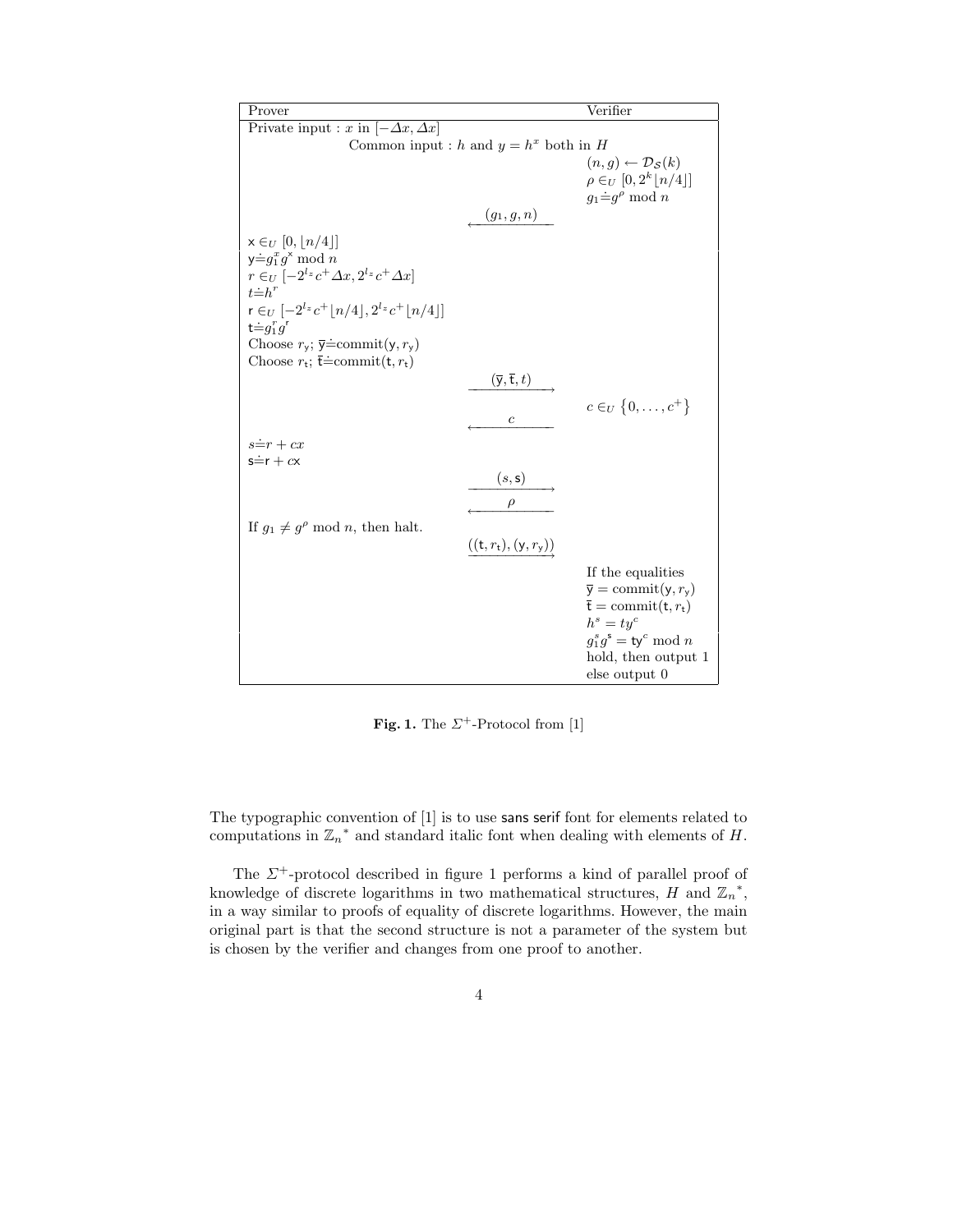## 3 Some security related observations

#### 3.1 A preliminary observation

A first simple security related observation is that some basic checks should be added to the scheme, exactly as for the original  $\Sigma$ -Protocol. This may be considered implicit but it is probably better to make checks explicit in order to avoid dramatic consequences in practical implementations.

More precisely, a remark made by D. Bleichenbacher about the GPS identification scheme during the NESSIE selection process [6] is relevant to the present context; consider a cheating verifier that does not choose the challenge c uniformly in the range  $[0, c^+]$  but sends a value much larger than  $c^+$ . If the prover does not check that  $c \in [0, c^+]$ , he reveals  $s = r + cx$  with  $r \in [-2^{l_z}c^+\Delta x, 2^{l_z}c^+\Delta x]$ . Then,  $s/c = x+r/c$  and, if  $c > 2^{l_z+1}c^+\Delta x$ , the verifier obtains  $s/c - 1/2 < x < s/c + 1/2$  and consequently the secret  $x = |s/c + 1/2|$ .

As a consequence, a check on the range of c must be performed by the prover. In the same vein, even if the consequences are not so important, the verifier should also check that the answers s and s lie in consistent ranges; this may be important to perform a full security proof.

This preliminary observation is not used in the sequel and we consider that the order of magnitude of any transmitted data is always checked.

#### 3.2 First observation:  $n$  can be chosen in such a way that discrete logarithms in  $\mathbb{Z}_n^*$  can be efficiently computed

The first immediate idea to attack the  $\Sigma^+$ -Protocol is to make the verifier choose a group  $\mathbb{Z}_n^*$  in which he can efficiently compute discrete logarithms. For example, such a computation can be made if the Pohlig-Hellman algorithm [14] can be applied efficiently, *i.e.* if the multiplicative order of  $q$  is the product of only small prime integers. This situation occurs if  $n$  is computed as the product of two primes p and q s.t.  $p-1$  and  $q-1$  are "smooth", *i.e.* are equal to the product of only small prime factors.

Note that this kind of attack was somewhat considered by the authors of [1] since, as we already mentioned, they explicitly restricted themselves to the opposite situation where p and q are strong primes *i.e.*  $(p-1)/2$  and  $(q-1)/2$  are also primes. But, even if such a choice seems to be specified for a honest verifier in order to protect him against dishonest provers, a dishonest verifier can choose different kind of parameters to try to attack a honest prover. Such a cheating strategy does not seem to be taken into account since the prover does not try to detect it. The situation is even worse since the prover does not have enough information to check the correctness of  $n$  as a product of two unknown strong primes. In [3], Camenisch and Michels have shown how to prove that a modulus is the product of two safe primes. Adding such a proof in  $\Sigma^+$  would drastically reduce the claimed efficiency of the protocol and render it totally unpractical.

The consequence of this first observation is that a cheating verifier can choose the modulus  $n$  s.t. he can further compute easily the following information: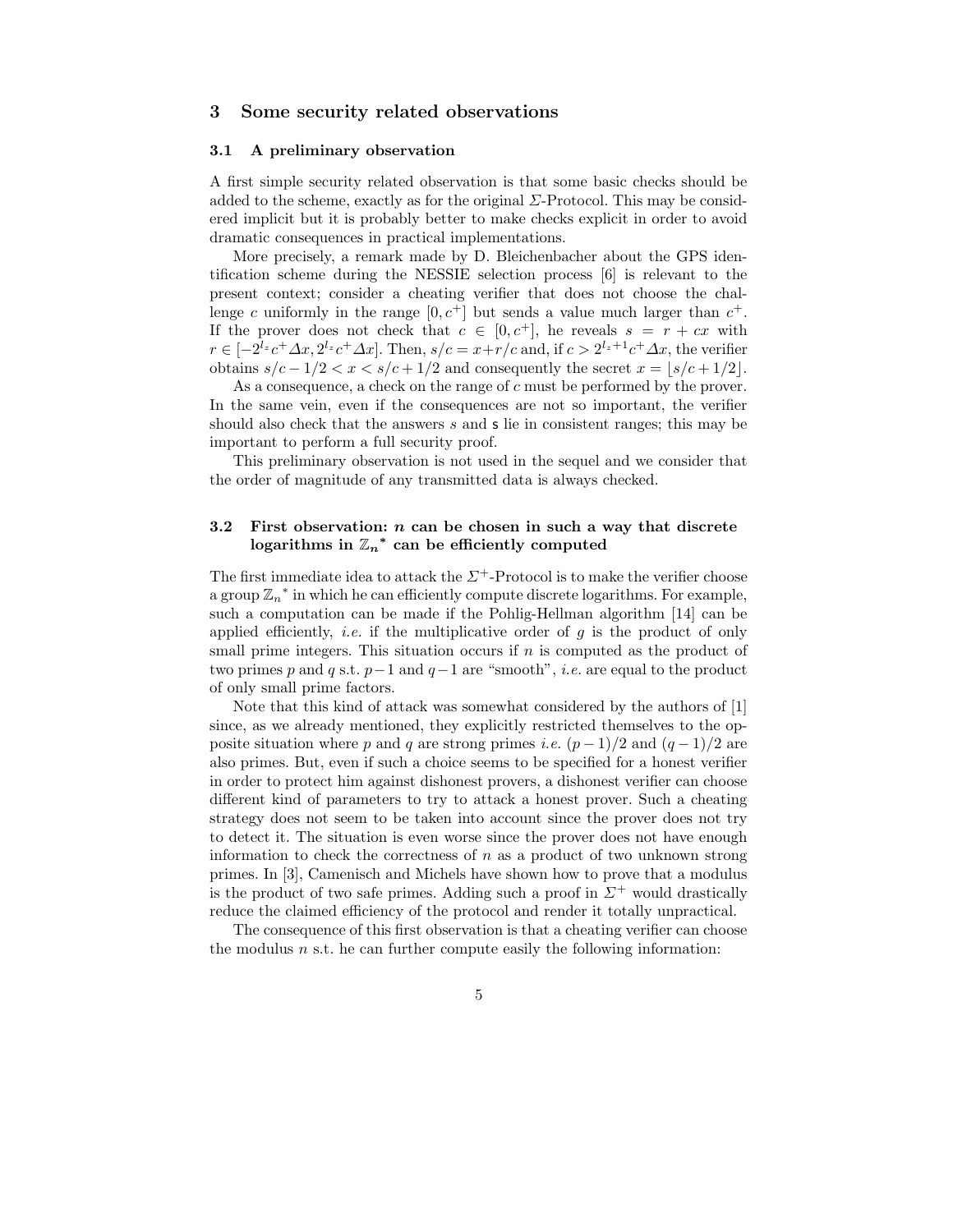**1.**  $x\rho + \mathsf{x} \mod \text{ord}(g) \quad (=\log_g(\mathsf{y}))$ **2.**  $r\rho + r \mod ord(g) \quad (=\log_g(t))$ 

Furthermore, he obtains from the regular execution of the protocol the answers s and s:

3.  $s = xc + r$ 4.  $s = xc + r$ 

However, even if we obtain four equations with four unknowns  $(x, x, r$  and r), this system cannot be solved to recover the secret  $x$  since the equations are not independent. Some more work is therefore needed.

#### 3.3 Second observation: some information may be revealed by a honest prover

If a dishonest verifier chooses the prime numbers p and q s.t.  $(p-1)/2$  and  $(q-1)/2$  are relatively prime, we know that the maximal order of an element in  $\mathbb{Z}_n^*$  is given by the Carmichael lambda function  $\lambda(n) = \text{lcm}(p-1, q-1) =$  $(p-1)(q-1)/2$ . The verifier can choose an element g with such a maximal order which is close to  $n/2$ . In this case, g is not a quadratic residue in  $\mathbb{Z}_n^*$ .

Then, an idea is to choose  $\rho = 1$  in combination with a group  $\mathbb{Z}_{n}^{*}$  where the verifier can compute discrete logarithms. The consequence is that the attacker learns  $\log_g(y) = (x + x) \mod ord(g)$  which can be seen as the secret x mod ord(g) masked with x randomly chosen in the range [0, | $n/4$ ]. Since ord(g)  $\approx$  $n/2$ , the mask x does not fully hide the value of x mod ord(g) and, from an information theoretic point of view, one bit of information is revealed if  $x$  is uniformly distributed modulo  $\text{ord}(g)$ .

It is quite plausible that by repeating this approach one can deduce the exact value of the secret  $x$  from this partial information. However, we propose an additional trick to make the attack straightforward and effective.

#### 3.4 Third observation: parameter  $\rho$  can be chosen in such a way that the multiplicative order of  $g_1$  is small

Using both previously exposed ideas, let us consider that the verifier chooses  $n$ and  $q$  s.t.

- $p$  and  $q$  are prime integers,
- $(p-1)/2$  and  $(q-1)/2$  are relatively prime,
- $p-1$  and  $q-1$  are smooth,
- − g is an element of  $\mathbb{Z}_n^*$  of maximal order  $\lambda(n) = (p-1)(q-1)/2$ .

Let us now choose  $\rho = \lambda(n)/2$ . As a consequence,  $g_1 = g^{\rho} = g^{\lambda(n)/2} \text{ mod } n$  has multiplicative order 2.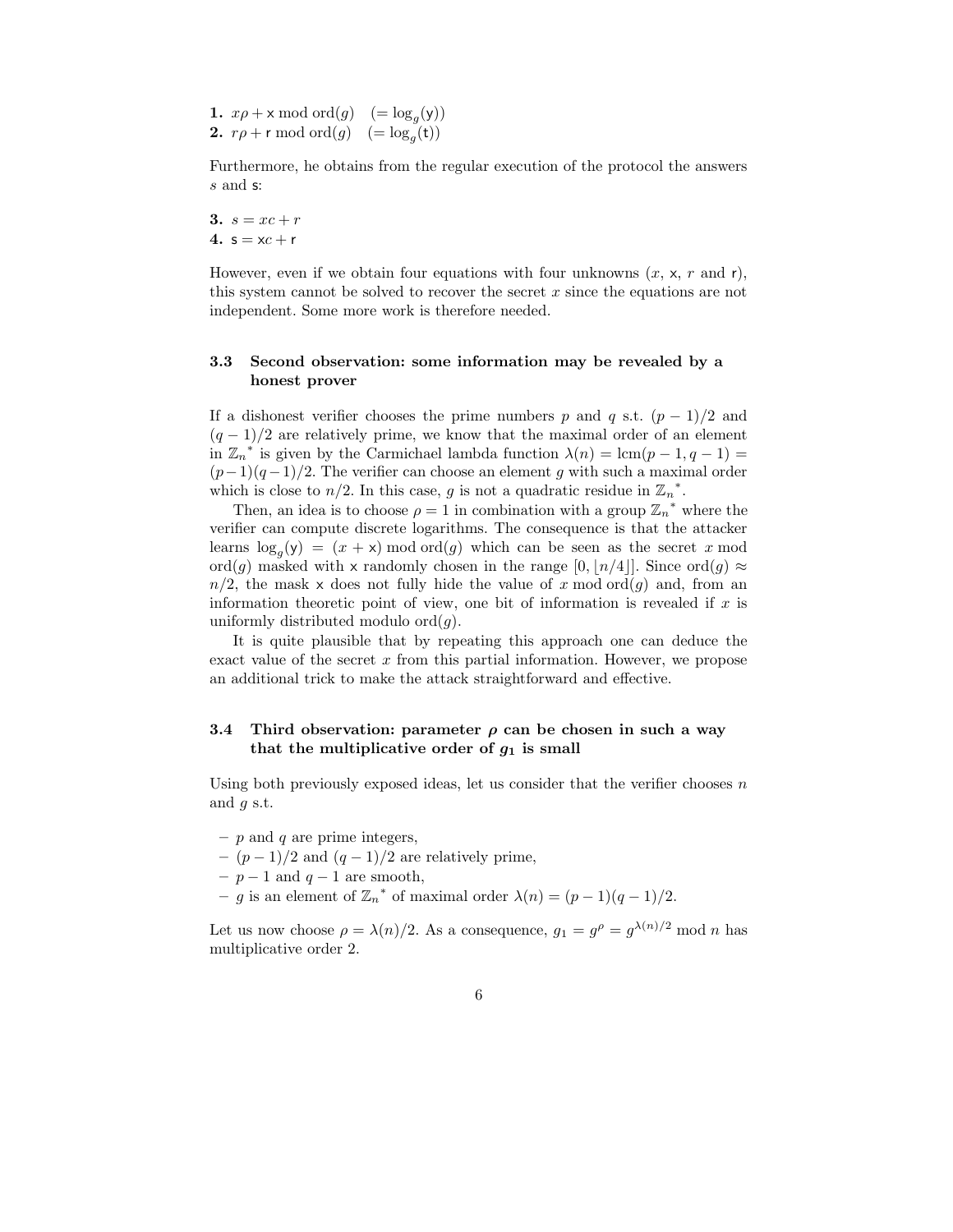As explained previously, a cheating verifier is able to compute discrete logarithms and thus obtains from a regular proof

$$
\log_g(y) = x\rho + x \mod \text{ord}(g)
$$

$$
= \left(x \times \frac{\lambda(n)}{2}\right) + x \mod \lambda(n)
$$

$$
= (x \mod 2) \times \frac{\lambda(n)}{2} + x \mod \lambda(n)
$$

As a consequence, since the mask  $x$  is chosen in a range of size approximately  $\lambda(n)/2$ , the observation of the most significant bit of  $\log_g(y)$  reveals the least significant bit of  $x$ , *i.e.* the value  $x \mod 2$ .

Indeed, if x mod  $2 = 0$ , then  $\log_g(y) = x$  is uniformly distributed in the range  $[0, \lfloor \frac{n}{4} \rfloor]$ . If x mod  $2 = 1$ , then  $\log_g(y) = x + \frac{\lambda(n)}{2}$  $\frac{1}{2}$  is now uniformly distributed in  $\left[\frac{\lambda(n)}{2}\right]$  $\frac{(n)}{2}, \frac{\lambda(n)}{2} + \lfloor \frac{n}{4} \rfloor$ . These intervals are not disjoint but their intersection contains approximately only  $\frac{p+q}{4}$  points. Thus, with overwhelming probability, the least significant bit of  $x$  leaks from a single execution of the protocol with such a cheating verifier.

In short, we have seen that a dishonest verifier can choose special parameters  $n, g$  and  $\rho$  in such a way that he can learn the secret x modulo two. Note that this is not detected by a prover who follows the protocol.

Then, the next bits of  $x$  can also be obtained by extending this attack. Suppose the verifier knows the k least significant bits  $x_0, \ldots, x_{k-1}$  of x, where  $x = \sum_{i=0}^{\ell} x_i 2^i$ . He then tries to infer the bit  $x_k$ . To this end, he chooses the parameters n and g as before with the extra condition that  $2^{k+1}$  divides  $\lambda(n)$ and  $\rho = \lambda(n)/2^{k+1}$ . From the prover's answers during the protocol, he computes  $\log_g(y) = x + x \times \lambda(n)/2^{k+1}$  mod  $\lambda(n)$  and considers the value

$$
\log_g(y) - \sum_{i=0}^{k-1} x_i 2^i \times \frac{\lambda(n)}{2^{k+1}} = x + \sum_{i=k}^{\ell} x_i 2^i \times \frac{\lambda(n)}{2^{k+1}}
$$

$$
= x + x_k \times \frac{\lambda(n)}{2} + \sum_{i=k+1}^{\ell} x_i 2^{i-(k+1)} \times \lambda(n)
$$

$$
= x + x_k \times \frac{\lambda(n)}{2} \mod \lambda(n)
$$

which is either in the range  $[0, \lfloor \frac{n}{4} \rfloor]$  or in the range  $\lfloor \frac{\lambda(n)}{2} \rfloor$  $\left[\frac{(n)}{2},\frac{\lambda(n)}{2}+\lfloor \frac{n}{4}\rfloor\right]$  according to the value of the bit  $x_k$ . As before, the verifier can deduce  $x_k$  with very high probability from a single execution of the protocol. The precise algorithm is given in figure 2. In this description, for clarity, the commitment of the values y, t and t are not described. This does not change anything in the attack.

A strategy for breaking the protocol is thus to choose a special value for  $n$ , *i.e.* a modulus computed as the product of two primes  $p$  and  $q$  with smooth values  $p-1$  and  $q-1$ , and a generator g which is of maximal order and thus not a quadratic residue in  $\mathbb{Z}_n^*$ .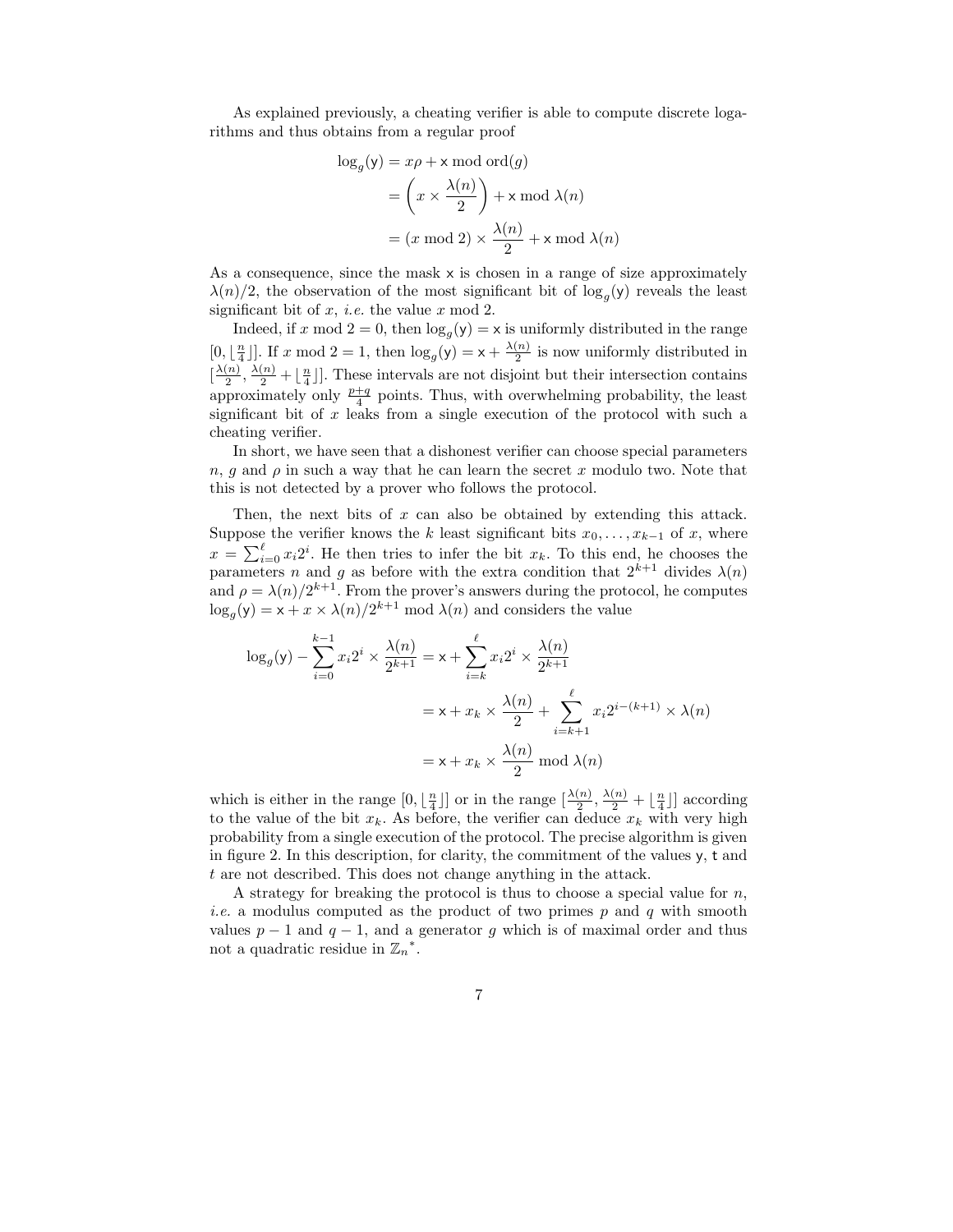Inputs: the bits  $x_0, x_1, \ldots, x_{k-1}$  of x – Output: the bit  $x_k$  of x 1. Generate  $n = p \times q$ , with p and q prime,  $(p-1)/2$  and  $(q-1)/2$  relatively primes,  $p-1$  and  $q-1$  smooth and  $p-1$  is divisible by  $2^{k+1}$ ; 2. Generate  $g \in \mathbb{Z}_n^*$  of order  $\lambda(n) = (p-1)(q-1)/2;$ 3. Set  $\rho = \lambda(n)/2^{k+1}$  and compute  $g_1 = g^{\rho} \mod n$ ; 4. Execute a protocol with the prover: (a) Send  $(n, g, g_1)$  to the prover; (b) Receive  $y = g_1^x g^x \mod n$ ,  $t = g_1^r g^r \mod n$  and  $t = h^r;$ (c) Finish correctly the protocol with the prover; 5. Compute the discrete logarithm of  $\gamma$  in base q using the Pohlig-Hellman algorithm (see annex B):  $\log_g(y) = \rho \times x + x \mod{ord(g)}$ 6. If  $\log_g(y)$  –  $\sum^{k-1}$  $i=0$  $x_i 2^i \times \rho \in [0, \lfloor \frac{\lambda(n)}{2} \rfloor]$  $\frac{c^{(k)}}{2}$ ] [then set  $x_k = 0$ ; 7. Else, if  $\log_g(y)$  –  $\sum^{k-1}$  $i=0$  $x_i 2^i \times \rho \in ]\lfloor n/4 \rfloor, \frac{\lambda(n)}{2}$  $\frac{1}{2} + \lfloor n/4 \rfloor,$ then set  $x_k = 1$ 8. Else, go to step 4; 9. Return:  $x_k$ 

Fig. 2. The attacker strategy to recover  $x_k$  from  $x_0, x_1, \ldots, x_{k-1}$ 

The total number of protocol executions to recover a  $\ell$ -bit secret x is finally  $\ell \times (1 + 1/\sqrt{n})$ , since each bit requires at least one protocol execution, and the intersection of the intervals contains approximately  $\sqrt{n}$  points.

The attack is no longer possible if the prover checks the correctness of n or  $q$ . However, as we will see in the next subsection, if only the quadratic residuosity is checked, a variant of the attack can be applied.

In annex B, we review some technical details related to the computation of discrete logarithms in groups of smooth order in order to provide a complete description of the attack. We also provide in section 5 practical complexity estimates for realistic parameter sizes.

#### 3.5 Final observation: the modulus  $n$  can be prime

Let us assume that the protocol is slightly modified so that the prover checks the quadratic residuosity of g. This can be easily implemented: the verifier sends  $g_0$ of maximal order  $\lambda(n)$  and the prover sets  $g = g_0^2 \text{ mod } n$ . We still assume that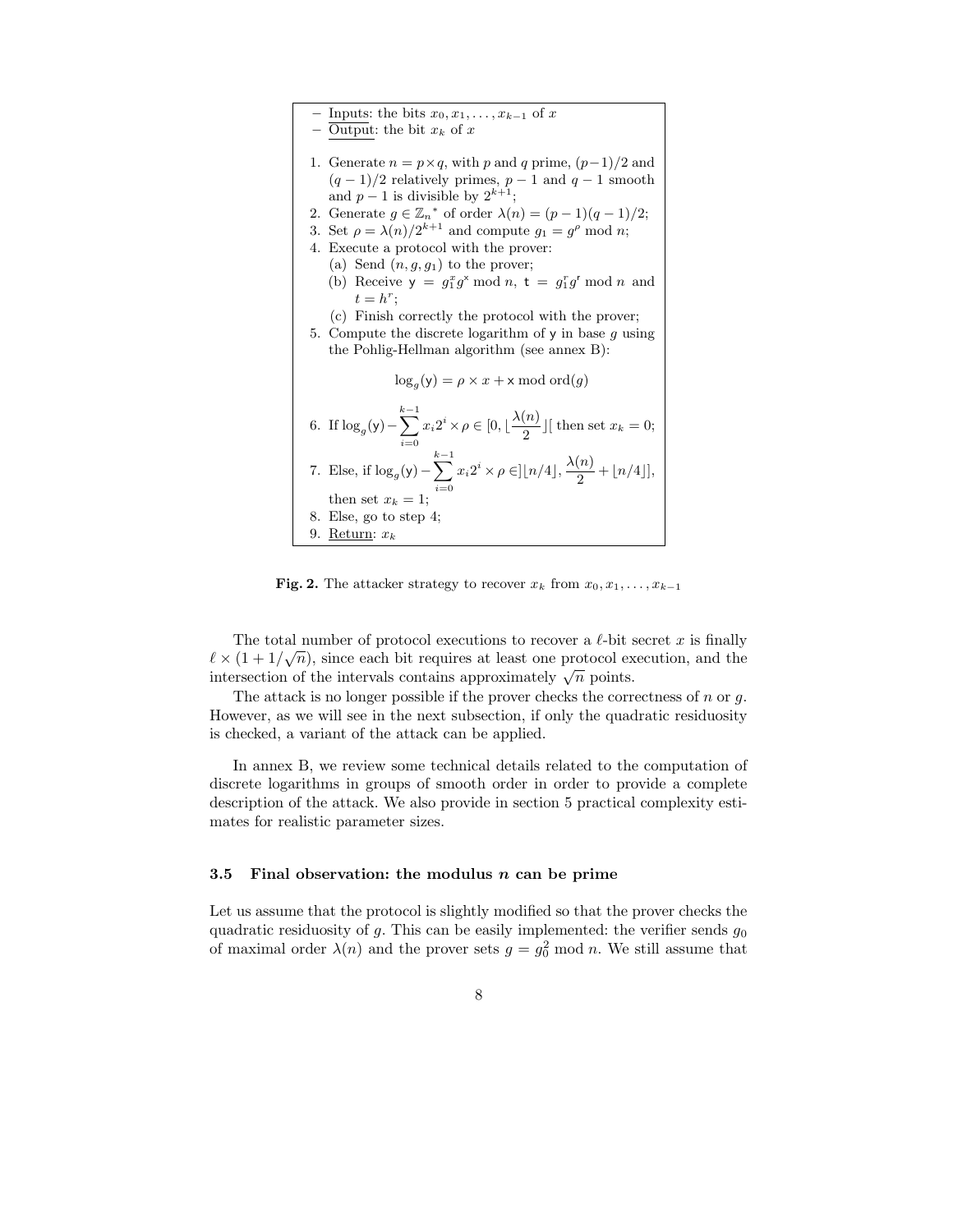the prover does not make any verification on the modulus  $n$  so that it can be chosen by the cheating verifier without any restriction.

The verifier can then choose n as a **prime** number such that  $n-1$  is smooth and divisible by  $2^{\ell}$ . In this case, he can still compute discrete logarithms. The generator g is a quadratic residue of maximal order  $\lambda(n)/2 = (n-1)/2$ . The attack we have described previously takes advantage of the short size of the mask x so it can be applied here. Indeed, by iteratively choosing the value  $\rho$  equal to  $\lambda(n)/2^{i+1}$  for all the values i less than  $\ell$  (the bit length of the secret x), the verifier is able to recover x bit by bit with approximately  $\ell$  executions of the protocol.

In the next section, we describe an extension of the attack when the prover checks that  $n$  is not a prime number. This extension works for any unbalanced modulus, but its complexity grows exponentially with the length of the smallest factor of n.

## 4 Extension of the attack for an unbalanced modulus

In this section we consider the special case where the prover checks that  $q$  is chosen in the subgroup of quadratic residues of  $\mathbb{Z}_n^*$ . This can simply be done by sending g and  $g_0$  such that  $g = g_0^2 \text{ mod } n$ . We also assume that g is a quadratic residue of maximal order  $\lambda(n)/2$ . However we still consider that the sole check that the prover performs on  $n$  is that  $n$  is not prime. In that case, the attack of section 3.5 applies. Thus,  $n$  can be chosen by the verifier so that :

- n is unbalanced: its prime factor p is much smaller than q. With such a choice for n, the approximation of  $\text{ord}(g)$  by  $n/4$  might not be tight, and the bias could be exploited by a dishonest verifier;
- $-p$  is small enough, and  $q-1$  is smooth and divisible by a large enough power of 2, so that it is possible for the verifier to compute discrete logarithms in  $\mathbb{Z}_n$ <sup>\*</sup>.

From the value  $y = g_1^x g^x = g^{\rho x + x}$ , the verifier can recover  $X = \rho x + x \mod \rho$ ord(g), where x is uniformly distributed in  $[0, \lfloor \frac{n}{4} \rfloor].$ 

Let  $\rho = \text{ord}(q)/2$ . Then X is either x mod ord(q) or  $x + \text{ord}(q)/2$  mod ord(q), depending on the least significant bit of  $x$ . The distribution of the  $X$  values is thus dependent on this bit. Since  $g$  is a quadratic residue of maximal order in  $\mathbb{Z}_n^*$ , we have:

$$
ord(g) = \frac{\lambda(n)}{2} = \frac{n}{4} - \frac{p+q-1}{4}
$$

We set  $\mu = (p + q - 1)/4$ . Thus,  $n/4 = \text{ord}(g) + \mu$ .

The cheating verifier's strategy is detailed in figure 3. The attack consists in computing the discrete logarithm of y for each execution of the protocol, with a suitably chosen value  $\rho$ . The distribution of this value, translated according to previously computed bits, allows to infer one additional bit of the secret  $x$ .

The complexity is larger than in the previous attacks since many protocol executions are required to obtain a single bit of  $x$ . This complexity and the attack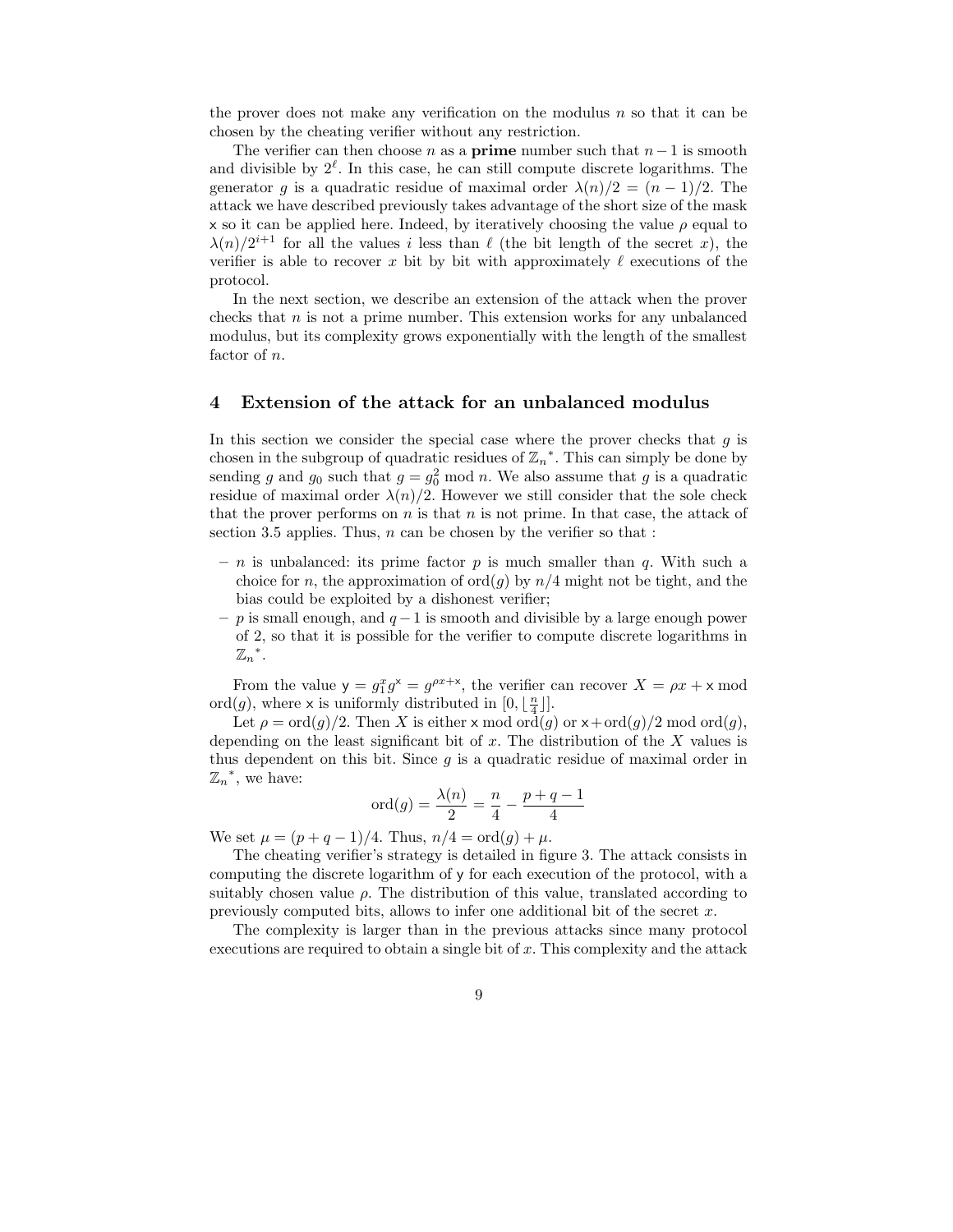analysis are both given in annex A. With error probability  $1/B$ , an average of  $8p \ln(B)/9$  executions of the protocol are needed for a cheating verifier to recover each bit of x from the distribution of  $\log_g(y)$ .

Figure 3 describes the attacker strategy to infer a bit of  $x$  knowing all the previous ones.

Inputs: the bits  $x_0, x_1, \ldots, x_{k-1}$  of x and a bound  $\tilde{k}$  depending on the allowed error probability – Output: the bit  $x_k$  of  $x$ 1. Generate  $n = p \times q$ , with p and q prime,  $(p-1)/2$  and  $(q-1)/2$ relatively primes,  $p < 2^{20}$ ,  $q-1$  smooth, and  $2^{k+1}$  divides  $q-1$ ; 2. Generate  $g_0 \in \mathbb{Z}_n^*$  of order  $\lambda(n) = (p-1)(q-1)/2;$ 3. Compute  $g = g_0^2 \text{ mod } n$ ; 4. Set  $\rho = \lambda(n)/2^{k+1}$  and compute  $g_1 = g^{\rho} \mod n$ ; 5. Set  $j = 0$  and  $S = 0$ ; 6. While  $j < \tilde{k}$ , do: (a) Execute a protocol with the prover: i. Send  $(n, g, g_1)$  to the prover; ii. Receive  $y = g_1^x g^x \mod n$ ,  $t = g_1^r g^r \mod n$  and  $t = h^r$ ; iii. Finish correctly the protocol with the prover; (b) Compute the discrete logarithm of  $y$  in base q using the Pohlig-Hellman algorithm of annex B:  $\log_g(y) = (x \times \rho + x) \mod{ord(g)}$ (c) If  $\log_g(y)$  –  $\sum^{k-1}$  $i=0$  $x_i 2^i \times \rho \in [0, \mu]$  then  $j = j + 1$ ; (d) If  $\log_g(y)$  –  $\sum_{i=1}^{k-1} x_i 2^i \times \rho \in [\frac{\text{ord}(g)}{2}]$  $S + 1$  and  $j = j + 1$ ;  $\frac{\mathrm{d}(g)}{2}, \frac{\mathrm{ord}(g)}{2}$  $\frac{x(y)}{2} + \mu$ , then  $S =$ 7. End while; 8. If  $S < \tilde{k}/2$ , set  $x_k = 0$ , 9. Else  $x_k = 1$ ; 10. Return:  $x_k$ 

Fig. 3. The attacker strategy to recover  $x_k$  from  $x_0, x_1, \ldots, x_{k-1}$  in the unbalanced case

## 5 Practical application of the attack

The attack has been implemented using NTL. Using RSA moduli with very small prime factors in  $\lambda(n)$ , a log can be computed in less than 1 second for a 2GHz PC with a 1024-bit RSA modulus. The optimum seems to be reached when using prime factors of about 5 bits.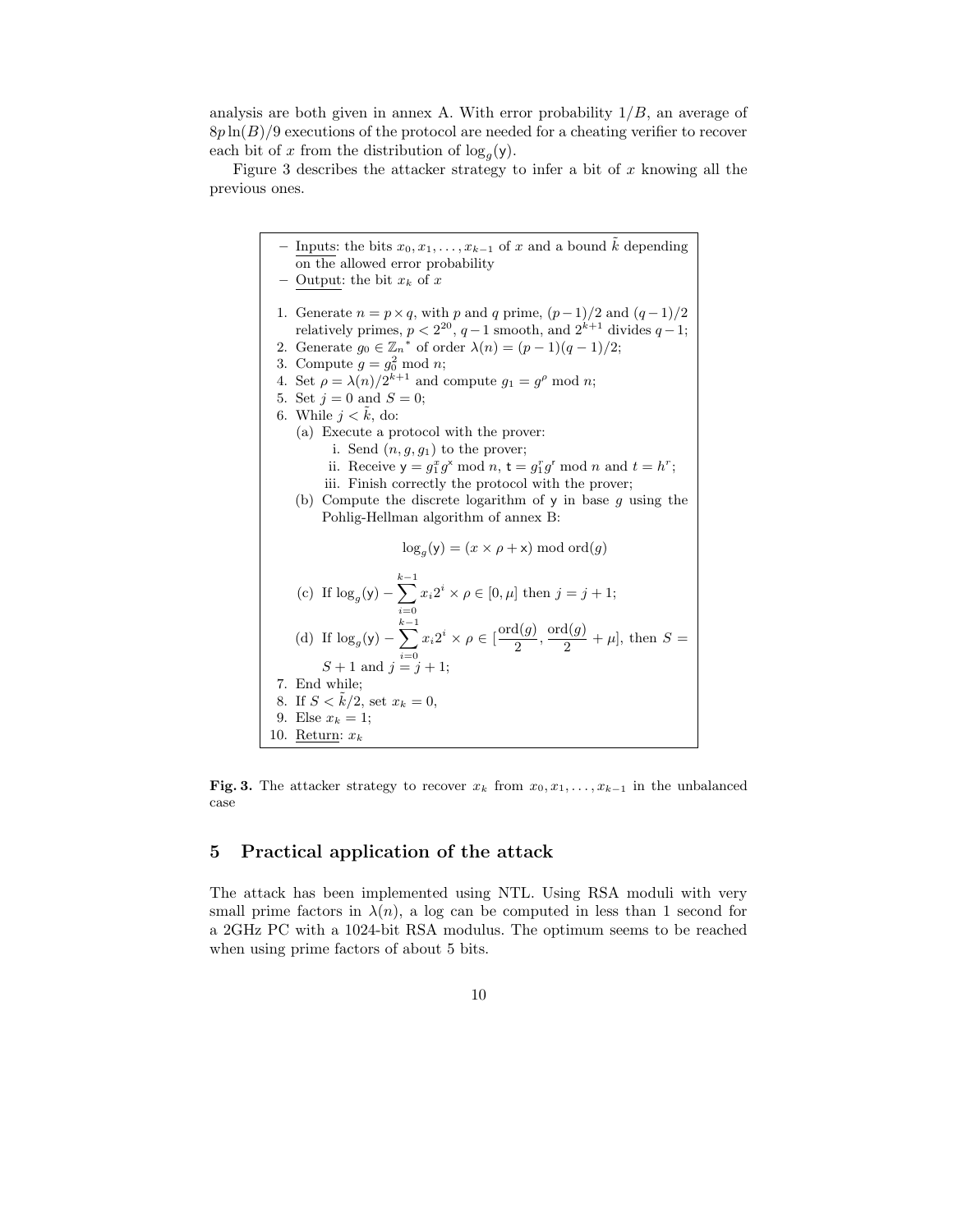In the cases where  $q$  is a non quadratic residue or  $n$  is prime, only one protocol run is required per secret bit, and the attack is therefore very practical: for a 160-bit secret, it requires 160 protocol runs and a few minutes of computations.

In the unbalanced case, several protocol interactions and log computations per secret bit are needed. Typically, 200 runs per bit ensures an overall success probability above 90% for a 1024-bit modulus and a 160-bit secret: only several hours of computations are required, but the secret must be extracted from the data of  $160 \times 200 = 32000$  protocol runs, which might prove difficult to acquire with a real prover device.

## 6 Conclusion

We have described a cheating strategy for an attacker acting as a verifier in the  $\Sigma^+$  proof of knowledge of discrete logarithm described in [1]. It enables to recover the full secret with essentially no computational power beyond what is required to run the protocol and after only a few iterations of it since each iteration reveals one bit of secret. We have also described variants of the attack that apply when some additional simple checks are performed by the prover, namely verifying that the modulus chosen by the verifier is indeed a composite integer and that the basis is a quadratic residue.

The correction of the  $\Sigma^+$ -protocol is out of the scope of this paper but it clearly appears that additional checks would probably be a sound idea. Some solutions, such as adding a proof that the RSA modulus provided by the verifier is the product of two safe primes, would drastically reduce the claimed efficiency of the protocol. Another direction would be to choose the parameter  $x$  in a large enough interval so that there is no usable bias in x mod  $\text{ord}(g)$ , even if the parameters  $n$  and  $q$  are chosen by a dishonest verifier. While this option only adds negligible complexity to the  $\Sigma^+$  protocol and thwarts all our attacks, it does not address the question of the soundness of the protocol proof.

## References

- 1. E. Bangerter, J. Camenisch, and U. Maurer. Efficient Proofs of Knowledge of Discrete Logarithms and Representations in Groups with Hidden Order. In PKC 2005, LNCS 3386, pages 154–171. Springer-Verlag, 2005.
- 2. T. Beth. Efficient Zero-Knowledge Identification Scheme for Smart Cards. In Eurocrypt '88, LNCS 330, pages 77–86. Springer-Verlag, 1988.
- 3. J. Camenisch and M. Michels. Proving in Zero-Knowledge That a Number Is the Product of Two Safe Primes. In Eurocrypt '99, LNCS 1592, pages 107–122. Springer-Verlag, 1999.
- 4. D. Chaum, J. Evertse, and J. van de Graaf. An Improved Protocol for Demonstrating Possession of Discrete Logarithms and some Generalizations. In Eurocrypt '87, LNCS 304, pages 127–141. Springer-Verlag, 1988.
- 5. D. Chaum, J. Evertse, J. van de Graaf, and R. Peralta. Demonstrating Possession of a Discrete Logarithm without Revealing it. In Crypto '86, LNCS 263, pages 200–212. Springer-Verlag, 1987.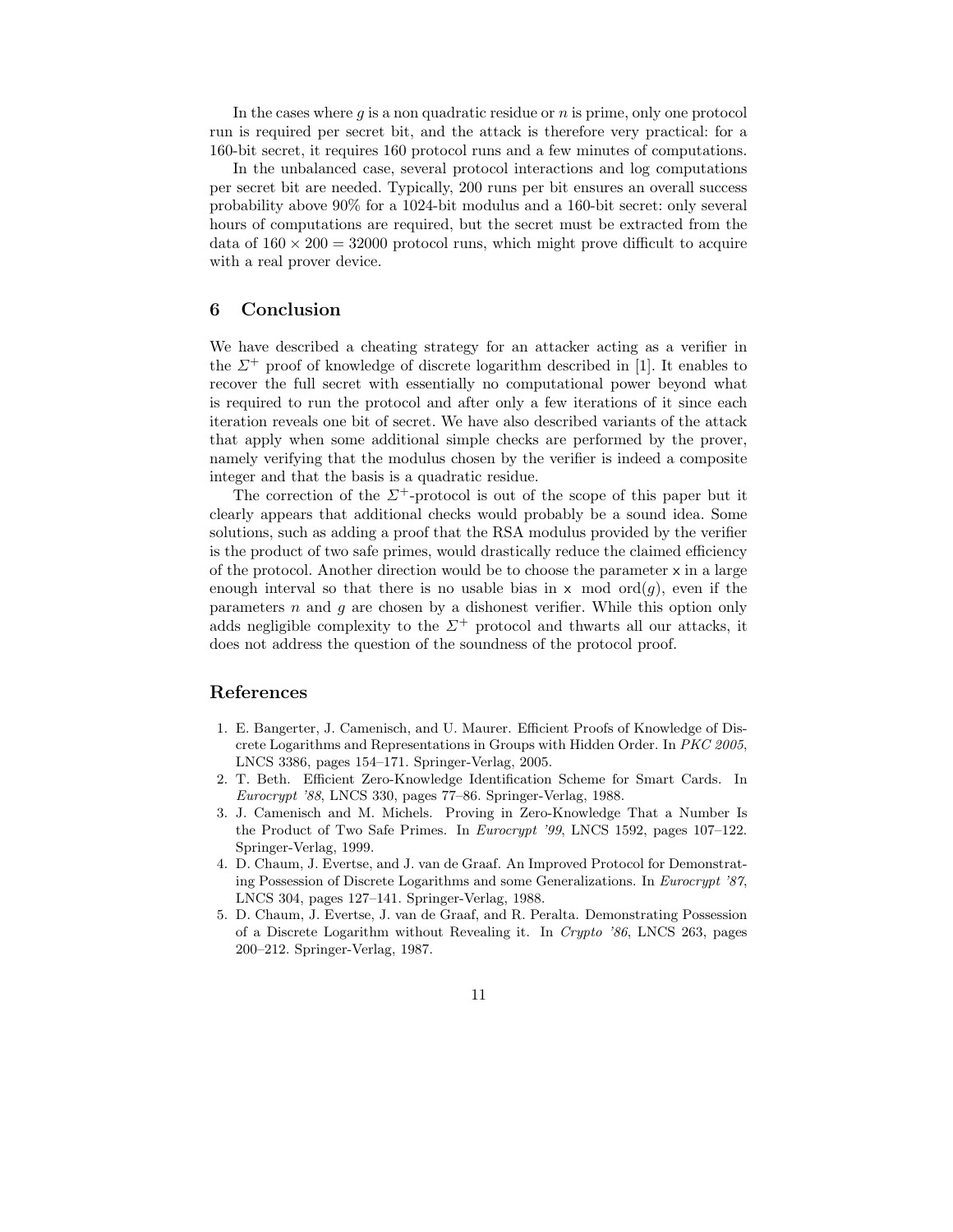- 6. NESSIE consortium. Portfolio of recommanded cryptographic primitives, 2003. Available from http://www.cryptonessie.org.
- 7. R. Cramer. Modular Design of Secure yet Practical Cryptographic Protocol, 1997. PhD thesis, University of Amsterdam.
- 8. R. Cramer and I. Damgård. Zero-Knowledge Proofs for Finite Field Arithmetic or: Can Zero-Knowledge Be for Free. In Crypto '98, LNCS 1462, pages 424–441. Springer-Verlag, 1998.
- 9. I. Damgård and E. Fujisaki. A Statistically-Hiding Integer Commitment Scheme Based on Groups with Hidden Order. In Asiacrypt 2002, LNCS 2501, pages 125– 142. Springer-Verlag, 2002.
- 10. W. Diffie and M. E. Hellman. New Directions in Cryptography. In IEEE Transactions on Information Theory, volume IT–22, no. 6, pages 644–654, november 1976.
- 11. E. Fujisaki and T. Okamoto. Statistical Zero Knowledge Protocols to Prove Modular Polynomial Relations. In Crypto '97, LNCS 1403, pages 16–30. Springer-Verlag, 1997.
- 12. M. Girault. Self-Certified Public Keys. In Eurocrypt '91, LNCS 547, pages 490–497. Springer-Verlag, 1992.
- 13. S. Goldwasser, S. Micali, and C. Rackoff. The Knowledge Complexity of Interactive Proof Systems. SIAM journal of computing, 18(1):186–208, february 1989.
- 14. S. C. Pohlig and M. E. Hellman. An Improved Algorithm for Computing Logarithms over  $GF(p)$  and its Cryptographic Significance. IEEE Transactions on Information Theory, IT-24(1):106-110, january 1978.
- 15. J. M. Pollard. Monte Carlo Methods for Index Computation (mod p). Mathematics of Computation, 32(143):918–924, July 1978.
- 16. G. Poupard and J. Stern. Security Analysis of a Practical "on the fly" Authentication and Signature Generation. In Eurocrypt '98, LNCS 1403, pages 422–436. Springer-Verlag, 1998.
- 17. C. P. Schnorr. Efficient Identification and Signatures for Smart Cards. In Crypto '89, LNCS 435, pages 235–251. Springer-Verlag, 1990.
- 18. P. C. van Oorschot and M. J. Wiener. On Diffie-Hellman Key Agreement with Short Exponents. In Eurocrypt '96, LNCS 1070, pages 332–343. Springer-Verlag, 1996.

## A Analysis of the unbalanced modulus case

In the following we show that the attack, described in section 4 in the case of prime modulus, can also applied if the modulus is unbalanced. In that case, we will show that its complexity grows exponentially with the length of the smallest factor.

We recall that the modulus  $n$  is unbalanced and that  $q$  is a quadratic residue of maximal order. In the following, we analyze the attack in detail. We briefly recall some notations already given in section 4. Let  $x_0$  denote the least significant bit of x, *i.e.*  $x_0 = x \mod 2$ ,  $X^0$  the value of X for  $x_0 = 0$  and  $X^1$  the value of X for  $x_0 = 1$ . Since g is a quadratic residue of maximal order in  $\mathbb{Z}_n^*$ , we have:

$$
ord(g) = \frac{\lambda(n)}{2} = \frac{n}{4} - \frac{p+q-1}{4}
$$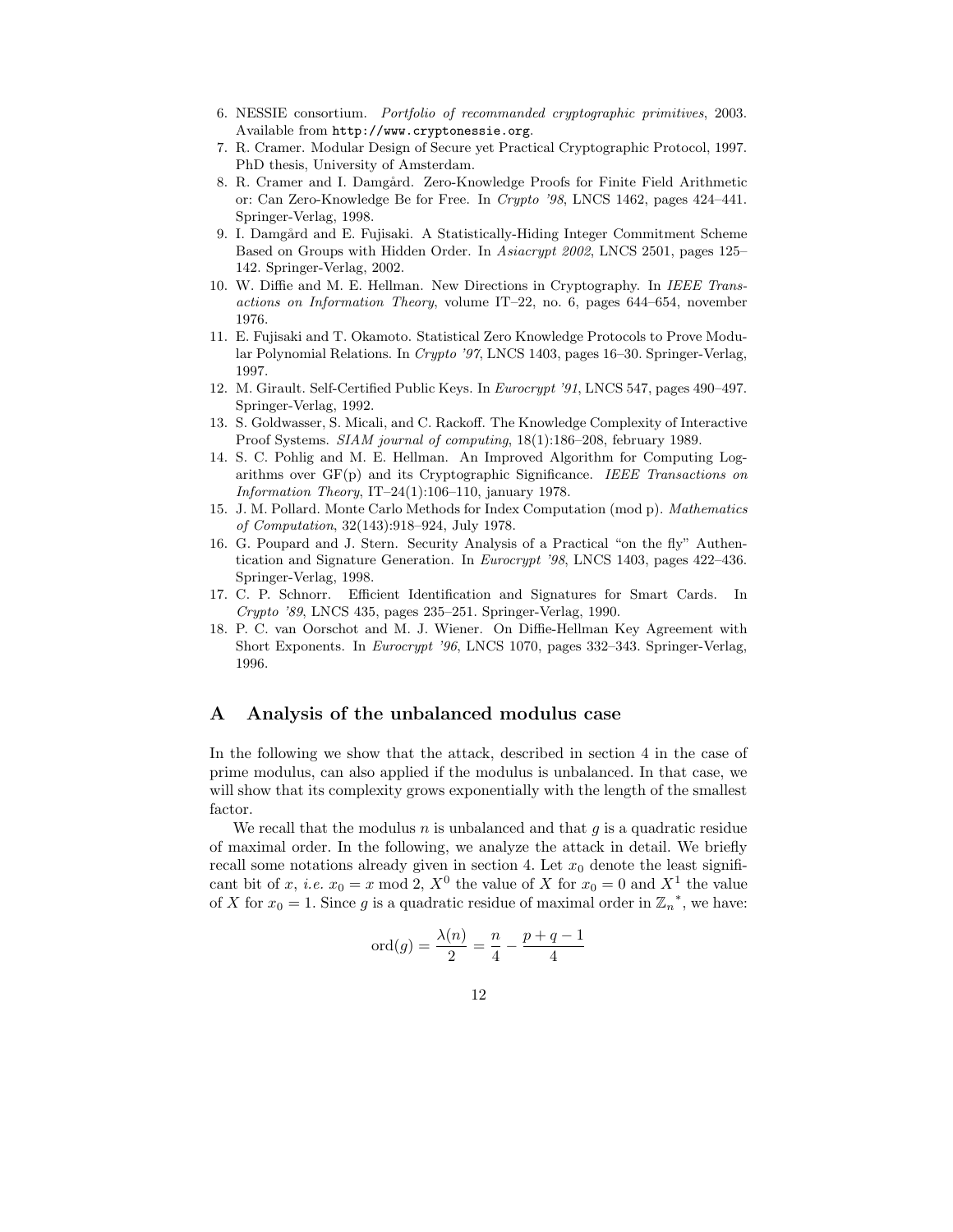We set  $\mu = (p + q - 1)/4$ . Thus,  $n/4 = \text{ord}(g) + \mu$ .

For  $x_0 = 0$ ,  $X^0 = \times$  is uniformly distributed in the interval  $[0, \lfloor \frac{n}{4} \rfloor] =$  $[0, \text{ord}(g) + \lfloor \mu \rfloor]$ . Taking the values modulo ord $(g)$ , we have :

$$
Pr(X^{0} \in [0, \lfloor \mu \rfloor]) = Pr(\mathbf{x} \in [0, \lfloor \mu \rfloor] \cup [\text{ord}(g), \text{ord}(g) + \lfloor \mu \rfloor])
$$

$$
= \frac{2 \lfloor \mu \rfloor}{\text{ord}(g) + \lfloor \mu \rfloor} \approx \frac{8\mu}{n}
$$

$$
Pr(X^{0} \in [\lceil \mu \rceil, \text{ord}(g)]) \approx 1 - \frac{8\mu}{n}
$$

We can easily infer the distribution for  $x_0 = 1$  with a circular shift of width ord $(g)/2$ . Since  $X^1 = x + \text{ord}(g)/2$  is uniformly distributed in the interval  $\left[\frac{\text{ord}(g)}{2}\right]$  $\frac{d(g)}{2}, \frac{3 \text{ ord}(g)}{2} + \lfloor \mu \rfloor$ , we thus obtain

$$
Pr(X^1 \in [0, \text{ord}(g)/2] \cup [\text{ord}(g)/2 + \lceil \mu \rceil, \text{ord}(g)] ) = Pr(\mathbf{x} \in [\text{ord}(g)/2 + \lceil \mu \rceil, 3 \text{ ord}(g)/2])
$$
  
= 
$$
\frac{\text{ord}(g) - \lceil \mu \rceil}{\text{ord}(g) + \lfloor \mu \rfloor} \approx 1 - \frac{8\mu}{n}
$$
  

$$
Pr(X^1 \in [\text{ord}(g)/2, \text{ord}(g)/2 + \lfloor \mu \rfloor]) \approx \frac{8\mu}{n}
$$



**Fig. 4.** The distribution of  $X^0$  and  $X^1$ .

The verifier should run the protocol several times to distinguish these two distributions. Each time the value X obtained is not in the intervals  $[0, |\mu|]$ or  $[\text{ord}(g)/2, \text{ord}(g)/2 + \lfloor \mu \rfloor]$  the verifier gains no information. Accordingly we consider only the values X in these intervals and try to distinguish  $x_0 = 0$  from  $x_0 = 1$ . We set  $\bar{X} = 0$  if  $X \in [0, |\mu|]$  and  $\bar{X} = 1$  if  $X \in [\text{ord}(g)/2, \text{ord}(g)/2+|\mu|]$ . We ignore the other cases so that we keep in average only  $3\mu$  values amongst ord $(g) + \mu$ . Depending on the bit  $x_0$ ,  $\tilde{X}$  has the following distribution:

if 
$$
x_0 = 0
$$
,  $Pr(\tilde{x} = 0) = \frac{2}{3}$  and  $Pr(\tilde{x} = 1) = \frac{1}{3}$   
if  $x_0 = 1$ ,  $Pr(\tilde{x} = 0) = \frac{1}{3}$  and  $Pr(\tilde{x} = 1) = \frac{2}{3}$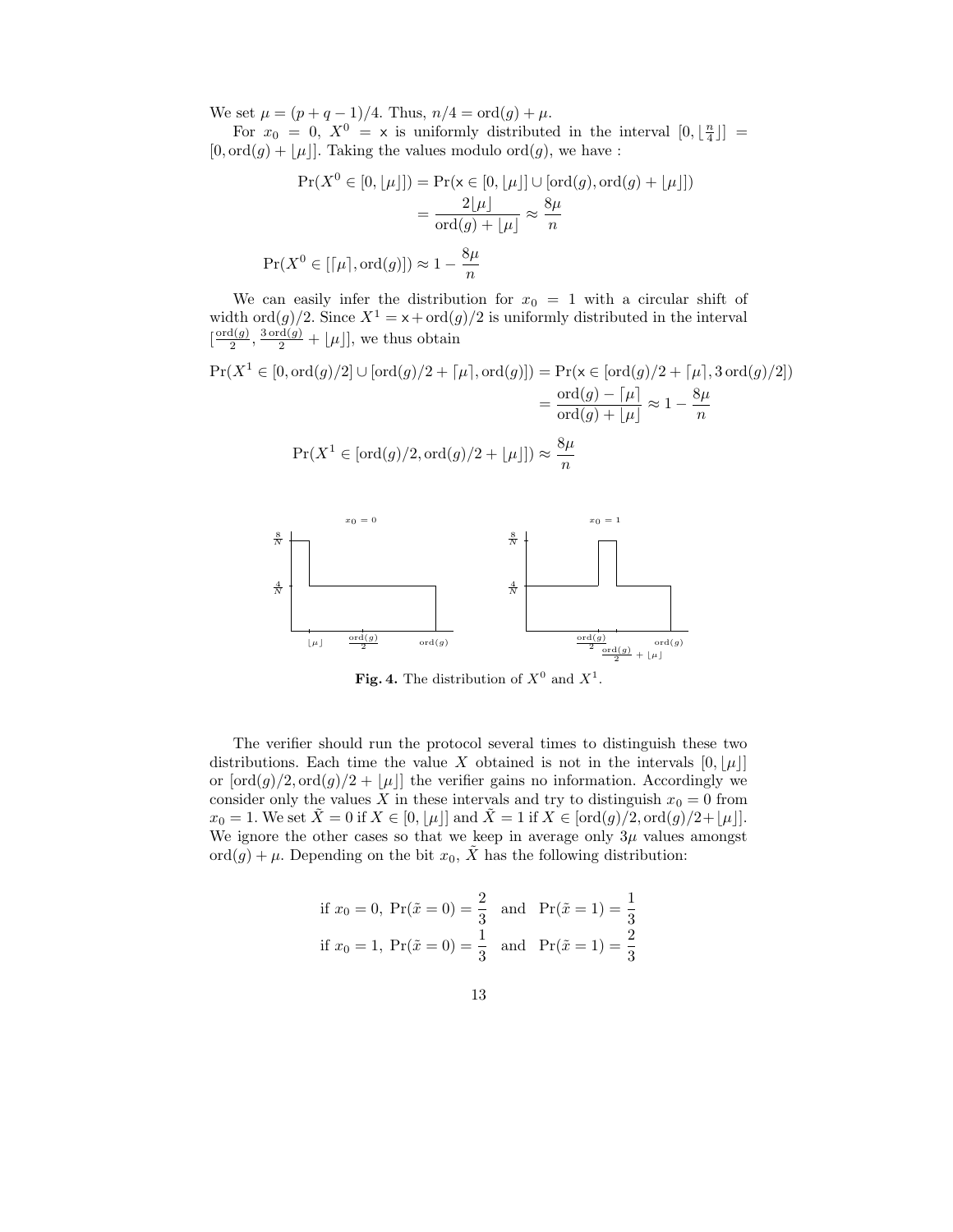Let  $\tilde{k}$  be the number of values collected by the verifier lying in the suitable ranges. Let  $S_{\vec{k}}^b$  the sum of the  $\tilde{x}$  depending on the value b of the bit  $x_0$ . The Chernoff bound shows that, for every  $\varepsilon > 0$ ,

$$
\Pr\left(\frac{S_{\tilde{k}}^0}{\tilde{k}} - \frac{1}{3} \ge \varepsilon\right) \le e^{-\tilde{k}\varepsilon^2 \times \frac{3}{4}}
$$

and

$$
\Pr\left(\frac{S_{\tilde{k}}^1}{\tilde{k}} - \frac{2}{3} \le \varepsilon\right) \le e^{-\tilde{k}\varepsilon^2 \times \frac{1}{6}}
$$

If  $\varepsilon$  is the sample mean of the two distributions, *i.e.*  $\varepsilon = 1/2$ , this allows us to have a bound on the number of values needed so that the error value is not too large. For an error probability less than  $1/B$ , then the number  $k$  of collected  $\tilde{x}$  values should be such that  $k \geq 16 \ln(B)/3$ .

Taking into account the number of unused values  $X$ , we obtain that the total number of verifications to learn 1 bit of information with probability  $1/B$  is:

$$
k \ge 16 \frac{\ln(B)}{3} \times \frac{\text{ord}(g) + \mu}{3\mu}
$$
  
\n
$$
\ge \frac{16 \ln(B)}{3} \times \frac{n}{3(p+q-1)}
$$
  
\n
$$
\ge \frac{16p \ln(B)}{9(1 + \frac{p-1}{q})}
$$
  
\n
$$
> \frac{8p \ln(B)}{9}
$$

Practical results. Such a bound on the number of runs needed to learn one bit of information allows us to estimate the complexity of the attack depending on p and q. If p is really small, for example if  $p = 3$ , we obtain  $k \ge 26$  for an error probability per bit equal to 1/1000.

When  $p$  is larger, the number of runs explodes. Indeed, the number of queries strongly depends on the length of  $p$  and becomes too large as soon as  $p$  is larger than say  $2^{30}$ . For such a value, and for a 256 bits secret x, the total complexity of the attack can be approximated by  $2^{40}$ , for an error probability for each bit of x which is  $1/B = 1/1000$ .

Using Additional Information in  $X$ . To improve the overall success probability of the attack, we can analyze what happens when a bit was guessed incorrectly. In that case, when treating the next bit, one gets the distributions of figure 4, with a circular shift of  $\text{ord}(g)/4$ . Irrespectively of the correctness of the previous guess, the two candidate distributions for  $X$  are equal up to a shift by  $\text{ord}(q)/2$ . As a consequence, the distribution of  $2X$  mod  $\text{ord}(q)$  can take two values: a distribution  $D_1$  when the previous bit was guessed correctly, and a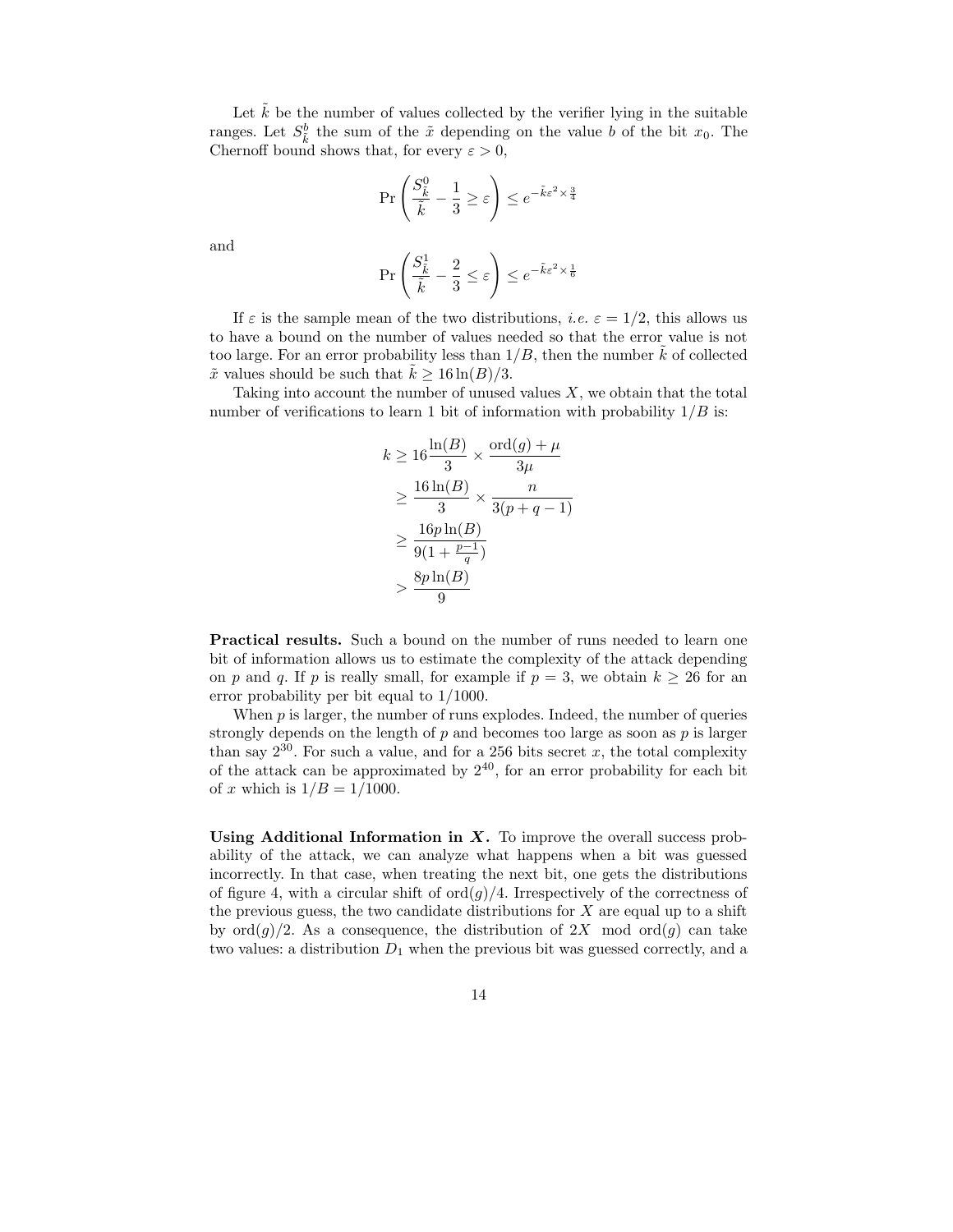distribution  $D_2$  otherwise.  $D_1$  and  $D_2$  have the same shape as the distributions of figure 4, with  $\mu = 2\frac{p+q-1}{4} = \frac{p+q-1}{2}$ . Because of the multiplication by 2, the peak is only 3/2 as high as the rest of the distribution.

These remarks can be used to add new experiments regarding bit  $x_i$  when performing the experiments on bit  $x_{i+1}$ .  $D_1$  and  $D_2$  are harder to distinguish than the distributions of  $X^0$  and  $X^1$ ; therefore, the new experiences are less conclusive, and "weight" less than the first series; the weight ratio is  $\ln(3/2)/\ln(2)$ . This is partly compensated by the higher probability to land in the peaks of distributions  $D_1$  and  $D_2$ , which are twice as wide as for the distributions of  $X^0$  or  $X^1$ . Overall, with the same success probability per bit, these additional experiences save up to 54% of the log computations, depending on  $\mu$ . The most attractive case is when the two  $\mu$ -wide peaks of distributions  $D_1$  and  $D_2$  do not overlap, in which case the saving ratio is  $\frac{2 \ln(3/2)}{2 \ln(3/2) + \ln(2)} \approx 0.54$ .

The algorithm finally obtained is described figure 5.

## B Practical computation of discrete logarithms in groups of smooth order

In the following we show how to compute discrete logarithms when the order's factorization of the group element is unknown, but only small factors are known.

Let  $\mathcal G$  be a multiplicative group. We do not assume any specific property of this group in this section. Let g be an element of multiplicative order  $\omega$ .

Generic algorithms to compute discrete logarithms, such as Baby step-Giant step or Pollard rho and lambda methods [15, 18] have complexity  $O(\sqrt{\omega})$ . However, in some cases, more efficient techniques apply. The well-known Pohlig-Hellman algorithm [14] takes advantage of the factorization of the order  $\omega$  when it is applicable. If we choose the group parameters such that this order is smooth, this algorithm enables to compute discrete logarithms efficiently.

We now describe a variant strongly inspired from the original Pohlig-Hellman algorithm. We note

$$
\omega = \prod_{i=1}^{k} p_i^{e_i} \quad \text{with} \quad \begin{cases} \forall i \in [1, k] \ p_i \text{ is a prime integer} \\ \forall i \in [1, k] \ e_i \in \mathbb{N}^* \\ 1 \le i < j \le k \Rightarrow p_i < p_j \end{cases}
$$

and we consider the algorithm of figure 6.

Note that if we use this algorithm with  $\ell = k$ , it just computes discrete logarithms using the Pohlig-Hellman idea, performing the Chinese remainder computation whenever it is possible. We can also use it with  $\ell < k$ ; in this case we can compute some partial information about the discrete logarithms. This may have important consequences when some optimizations such as socalled short exponents, *i.e.* exponents much smaller than the order  $\omega$  but larger than 160 bits are used for efficiency reasons. In such a situation, the complete factorization of the order of g may be unknown but enough small factors  $p_i$  may still enable to recover some secrets.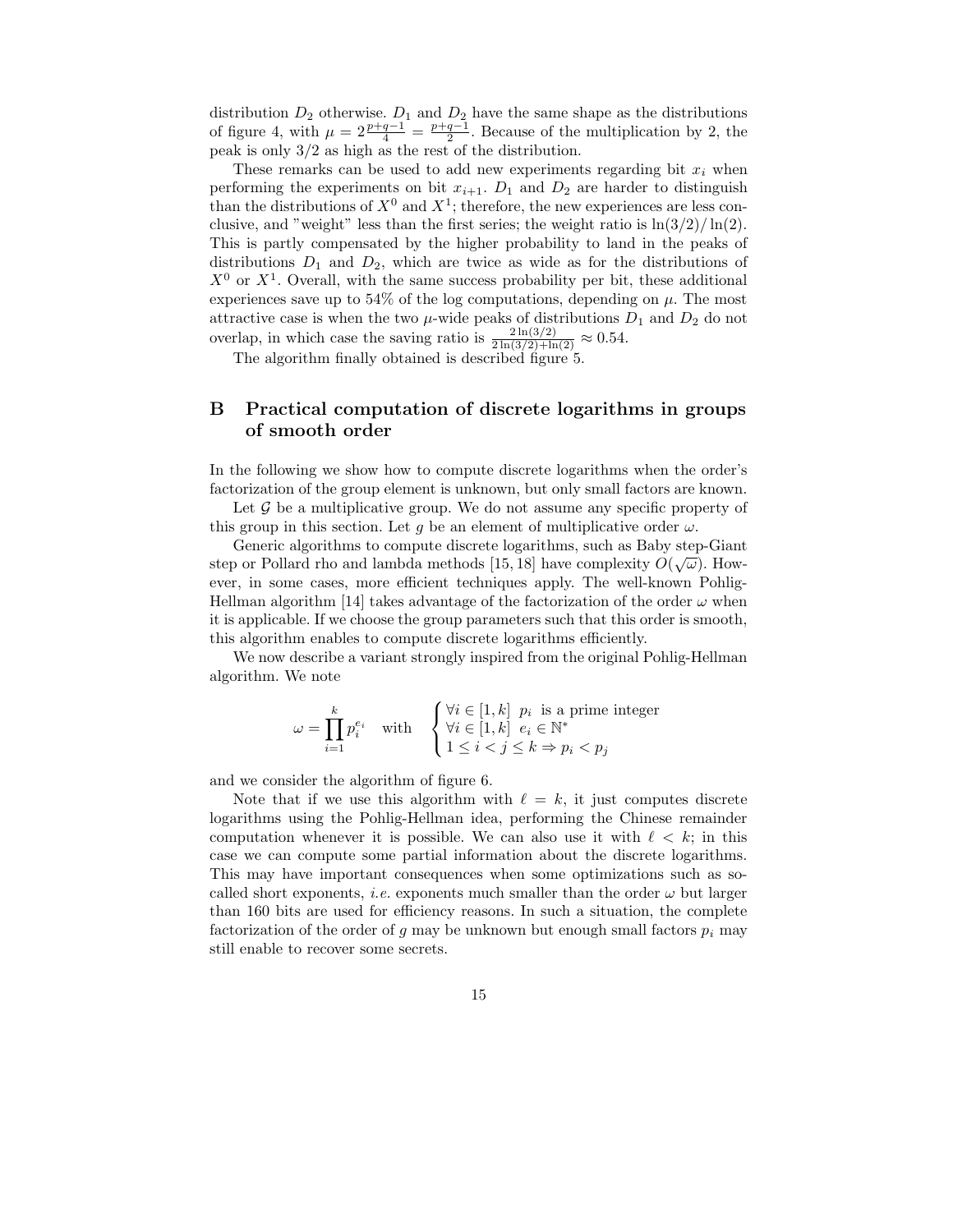$-$  Inputs: a bound  $k$  depending on the allowed error probability – Output: the secret  $x$ 1. Generate  $n = p \times q$ , with p and q prime,  $p = 3 \mod 4$ , p small,  $p-1$  and  $q-1$  smooth,  $(p-1, q-1) = 2$  and  $2^{k+1}$  divides  $q-1$ ; 2. Generate  $g_0 \in \mathbb{Z}_n^*$  of order  $\lambda(n) = (p-1)(q-1)/2;$ 3. Compute  $g = g_0^2 \text{ mod } n$ ; 4.  $S[i] = 0, i = 0, \ldots, k - 1$ 5.  $X[j] = 0, j = 0, \ldots, \tilde{k}$ 6.  $z = 0, \eta = \text{ord}(g)/2$ 7. For  $i = 0, \ldots, k - 1$ , do (a) Set  $\rho = \lambda(n)/2^{i+2} = \text{ord}(g)/2^{i+1}$  and  $g_1 = g^{\rho} \text{ mod } n$ ; (b) While  $j < |\tilde{k} \times \text{ord}(g)/(2\mu)|$ , do: i. Execute a protocol run and extract  $\log_g(y) = (x \times \rho + x) \mod{ord(g)}$ ii.  $X[j] = \log_g(y) - z \times \rho$ iii. If  $i > 0$ , do A. If  $2X[j] \in [\max(0, 2\mu - \eta), \min(2\mu, \eta)]$  then  $S[i-1]$  $ln(3/2)$ ; B. If  $2X[j] \in [\max(\eta, 2\mu), \min(\text{ord}(g), \eta + 2\mu))]$ , then  $S[i - 1]$  + = ln(3/2); (c) End while; (d) If  $i > 0$ , do i. If  $S[i-1] < 0$ , set  $x_{i-1} = 0$ ; ii. Else  $x_{i-1} = 1$ ; iii.  $z = z + x_{i-1}2^{i-1}$ (e) While  $j < |\tilde{k} \times \text{ord}(g)/(2\mu)|$ , do: i. If  $X[j] \in [0, \mu]$  then  $S[i] - = \ln(2);$ ii. If  $X[j] \in [\eta, \eta + \mu]$ , then  $S[i] + \ln(2)$ ; (f) End while; 8. End For; 9. If  $S[k-1] < 0$ , set  $x_{k-1} = 0$ ; 10. Else  $x_{k-1} = 1$ ; 11. <u>Return</u>:  $x = \sum_{i=0}^{k-1} x_i 2$  $x_i 2^i$ 

Fig. 5. The attacker improved strategy to recover  $x$  in the unbalanced case

**Theorem 1.** On input  $y \in \langle g \rangle$  and  $\ell \in [1, k]$ , the algorithm of figure 6 computes  $X = \log_g(y) \mod \prod_{i=1}^{\ell} p_i^{e_i}$ . The time complexity is  $O\left(\sum_{i=1}^{\ell} e_i \times \sqrt{p_i}\right)$ .

Proof. The justification of the result is done recursively. For any value of indexes  $i$  and  $j$ , we have, just before line "i." the following relations:

$$
- P = \prod_{\alpha=1}^{i-1} p_{\alpha}^{e_{\alpha}} \times p_{i}^{j-1}
$$
  
- G = g<sup>P</sup>  
-  $\Omega = \omega/P$